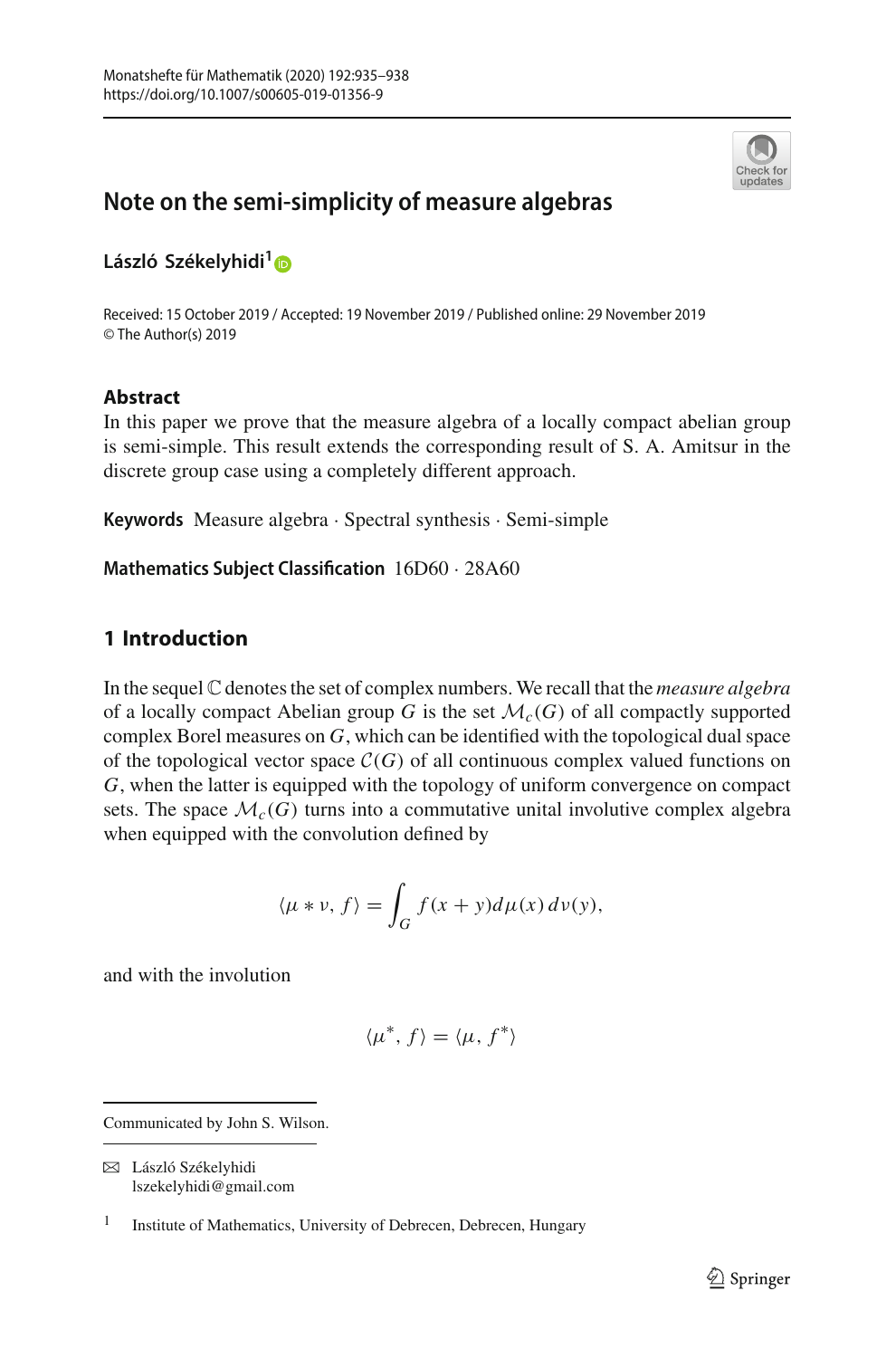for each  $\mu$ ,  $\nu$  in  $\mathcal{M}_c(G)$  and  $f$  in  $\mathcal{C}(G)$ . Here  $f^*(x) = \overline{f(-x)}$  whenever  $x$  is in  $G$ . The unit element of  $\mathcal{M}_c(G)$  is  $\delta_o$ , where, in general,  $\delta_x$  denotes the point mass with support set  $\{x\}$ . We call  $\mathcal{M}_c(G)$  the *measure algebra* of the group *G*.

The locally convex topological vector space  $C(G)$  is a topological vector module over the measure algebra when we define

$$
\mu * f(x) = \int_G f(x - y) d\mu(y)
$$

for *f* in  $\mathcal{C}(G)$ ,  $\mu$  in  $\mathcal{M}_c(G)$ , and *x* in *G*.

In the special case, when *G* is a discrete group, the measure algebra is called *group algebra* and is denoted by C*G*. The algebraic properties of the measure algebra, resp. the group algebra play a basic role in spectral analysis and synthesis on *G*. In particular, if *G* is a discrete group, then it is proved in  $[1]$  $[1]$  that  $\mathbb{C}G$  is semisimple. The purpose of the present note is to show that this holds in the non-discrete case as well. Our approach here is completely different from that of [\[1](#page-3-0)].

#### **2 Exponential maximal ideals**

From now on we always denote by *G* a locally compact commutative topological group. An ideal in  $\mathcal{M}_c(G)$  is called *exponential* if the residue algebra is topologically isomorphic to the complex field (see [\[2\]](#page-3-1)). Clearly, in this case the ideal is weak\*-closed and maximal. We will show that the intersection of all exponential ideals is zero. As a consequence we obtain that the Jacobson radical of  $\mathcal{M}_c(G)$ , i.e. the intersection of all maximal ideals, is zero.

Recall that the nonzero continuous function  $m: G \to \mathbb{C}$  is called an *exponential*, if

$$
m(x + y) = m(x)m(y)
$$

holds for each *x*, *y* in *K*. In this case  $m(0) = 1$ .

<span id="page-1-1"></span>We shall use the following lemma.

**Lemma 1** *A necessary and sufficient condition for the ideal I is exponential is that there exists an exponential*  $m: G \to \mathbb{C}$  *such that*  $\mu$  *is in I if and only if*  $\langle \mu, \check{m} \rangle = 0$ *.* 

In general, we use the notation  $\check{f}(x) = f(-x)$  for each  $f$  in  $\mathcal{C}(G)$  and  $x$  in  $G$ .

*Proof* First we show the sufficiency. We define  $F : \mathcal{M}_c(G) \to \mathbb{C}$  by

$$
F(\mu) = \langle \mu, \check{m} \rangle
$$

for each  $\mu$  in  $\mathcal{M}_c(G)$ . We show that *F* is a multiplicative functional of the algebra  $\mathcal{M}_c(G)$ , i.e. *F* is a weak\*-continuous linear functional satisfying

<span id="page-1-0"></span>
$$
F(\mu * \nu) = F(\mu)F(\nu)
$$
 (1)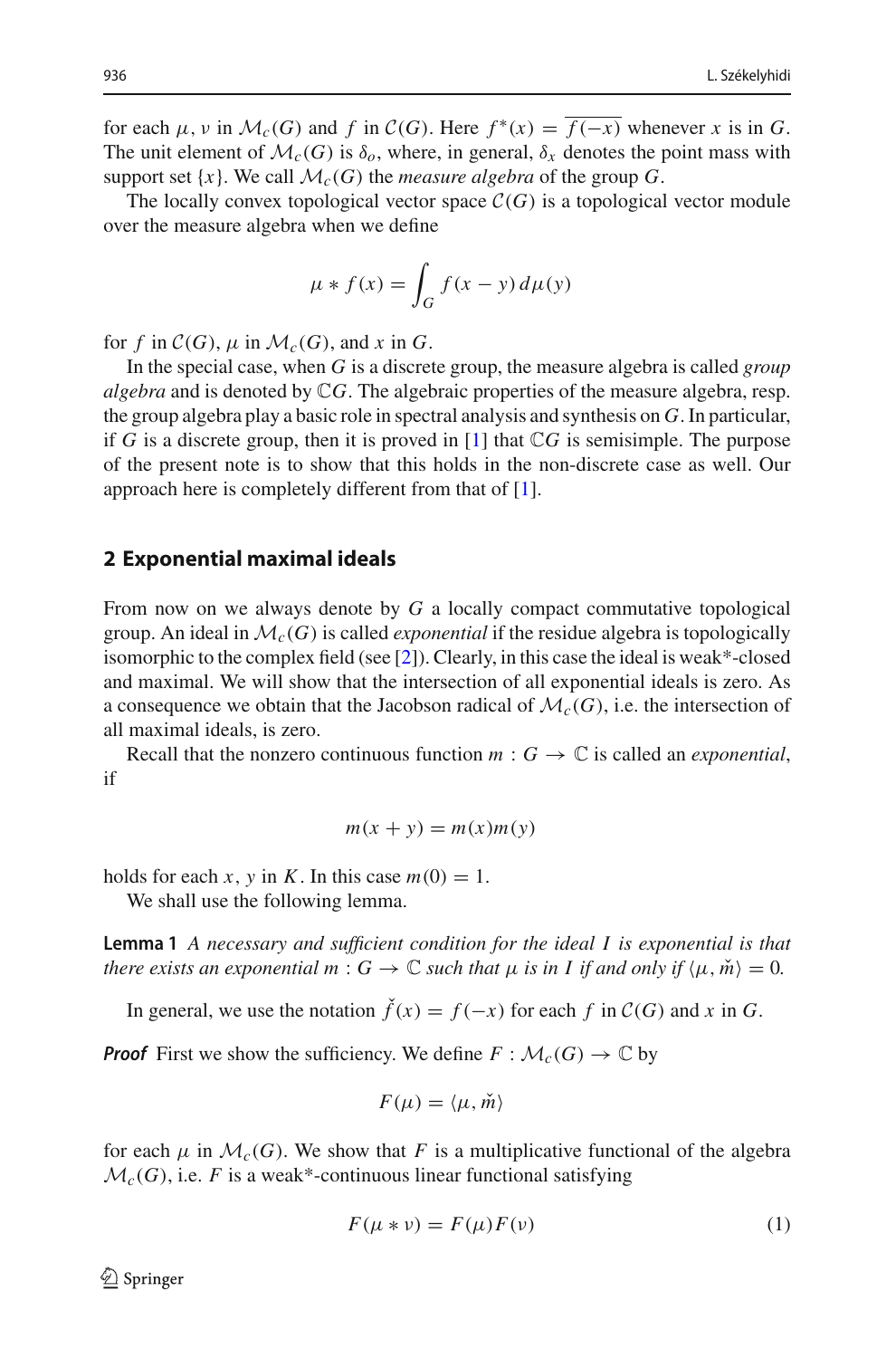for each  $\mu$ ,  $\nu$  in  $\mathcal{M}_c(G)$ . The linearity and weak\*-continuity is obvious, we need to show [\(1\)](#page-1-0) only. We have

$$
F(\mu * \nu) = \langle \mu * \nu, \check{m} \rangle = \int_G \check{m}(x * y) d\mu(x) d\nu(y)
$$
  
= 
$$
\int_G \check{m}(x) d\mu(x) \int_G \check{m}(y) d\nu(y) = F(\mu) F(\nu),
$$

which proves our statement.

By assumption, the ideal *I* coincides with the kernel of  $F: I = \text{Ker } F$ , and  $M_c(G)/\text{Ker } F \cong \mathbb{C}$ , hence *I* is an exponential ideal.

To prove the converse, let *I* be an exponential ideal, then *I* is maximal and  $\mathcal{M}_c(G)/I \cong \mathbb{C}$ . Let  $F : \mathcal{M}_c(G) \to \mathbb{C}$  be the natural homomorphism and we define

$$
m(x) = F(\delta_{-x})
$$

for *x* in *G*. Then we have

$$
m(x + y) = F(\delta_{-x-y}) = F(\delta_{-x} * \delta_{-y}) = F(\delta_{-x})F(\delta_{-y}) = m(x)m(y).
$$

Using the fact that finitely supported measures in  $\mathcal{M}_{c}(G)$  form a weak\*-dense subspace, we have

$$
\langle \mu, \check{m} \rangle = F(\mu)
$$

for each  $\mu$  in  $\mathcal{M}_c(G)$ . As  $m(0) = 1$  and *m* is clearly continuous, we have that *m* is an exponential. If  $\mu$  is in *I*, then  $\mu$  is in Ker *F*, hence

$$
\langle \mu, \check{m} \rangle = F(\mu) = 0.
$$

Conversely, if  $\langle \mu, \check{m} \rangle = 0$ , then  $F(\mu) = 0$ , hence  $\mu$  is in Ker  $F = I$ . The theorem is  $\Box$ 

Closed submodules of the module *C*(*G*) are called *varieties*. The *orthogonal complement*  $X^{\perp}$  of a subset *X* in  $C(G)$  is defined as

$$
X^{\perp} = \{ \mu \in \mathcal{M}_c(G) : \langle \mu, f \rangle = 0 \text{ for each } f \in X \}.
$$

Similarly, the *orthogonal complement*  $Y^{\perp}$  of a subset *Y* in  $\mathcal{M}_c(G)$  is defined as

$$
Y^{\perp} = \{ f \in \mathcal{C}(G) : \langle \mu, f \rangle = 0 \text{ for each } \mu \in Y \}.
$$

A standard application of the Hahn–Banach Theorem gives the relations

$$
V^{\perp \perp} = V, \quad I^{\perp \perp} = I
$$

for each variety *V* in  $C(G)$  and weak\*-closed ideal *I* in  $\mathcal{M}_c(G)$ .